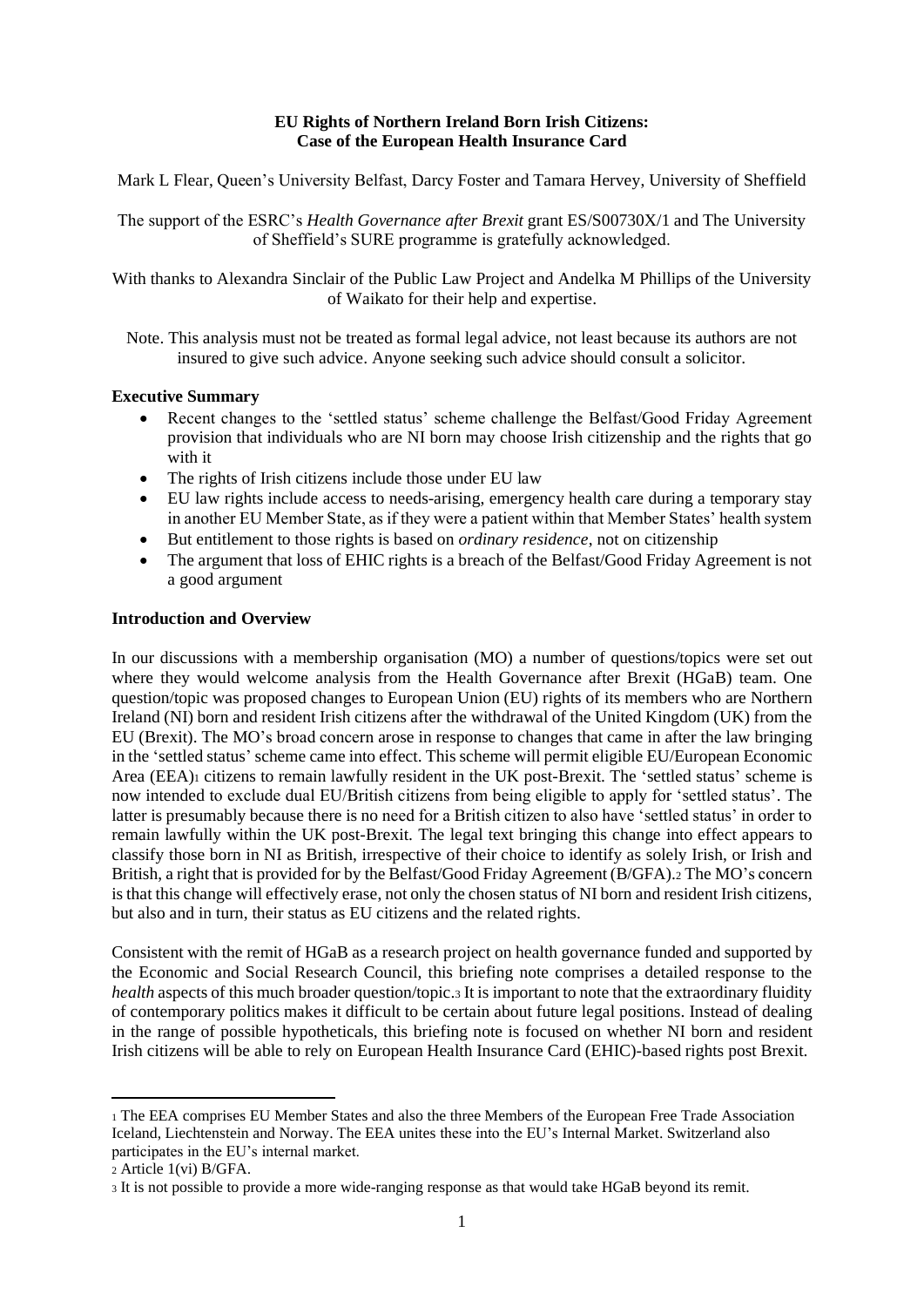As we understand it, the MO is arguing that EHIC-based rights are affected by those recent changes in the 'settled status' scheme, and that this is contrary to the B/GFA. Loss of EHIC-based rights is one element of an argument to the effect that the reclassification of those born in NI as simply British, its erasure of their chosen status as Irish citizens, and in turn EU citizens with related rights, is unlawful. To investigate the robustness of that argument, in the following we first explain the recent legal changes that have prompted the MO's concern. Subsequently, we turn to outline the EHIC and explain that the aspect of the MO's case relating to it should be removed, as it is *not a good argument*. We explain the implications of UK withdrawal from the EU for any entitlement to EHIC to those ordinarily resident in NI (or elsewhere in the UK) under the two most likely Brexit scenarios i.e. under the Withdrawal Agreement (WA) or 'No Deal'.

Removing the EHIC aspect of the case will, we submit, *strengthen* the arguments that the MO does have. Put straightforwardly, when it comes to the EHIC, the recent changes to UK domestic law relating to those born in NI but who identify as Irish (or British or both) are something of a red herring. This is because in the UK, including NI, and the Republic of Ireland (RoI) the EHIC is *issued to those who fulfil criteria relating to 'ordinary residence' rather than nationality of the Member States*.

#### **Recent Legal Changes that Prompt Concern**

The Home Office (HO) recently changed the definition of 'EEA citizens' for the 'settled status' scheme it is implementing to deal with Brexit. The definition applies to specific categories of applications for 'settled status'. The change to the definition takes effect on different dates for each category, with the latest date being 1 May 2019.<sup>4</sup> The change to the definition will allow eligible EU/EEA citizens to remain lawfully resident in the UK post-Brexit. The new definition refers to an 'EEA citizen' as:

'a person who is a national of: Austria, Belgium, Bulgaria, Croatia, Republic of Cyprus, Czech Republic, Denmark, Estonia, Finland, France, Germany, Greece, Hungary, Iceland, Ireland, Italy, Latvia, Liechtenstein, Lithuania, Luxembourg, Malta, Netherlands, Norway, Poland, Portugal, Romania, Slovakia, Slovenia, Spain, Sweden or Switzerland, *and who (unless they are a relevant naturalised British citizen) is not also a British citizen*'.<sup>5</sup>

However, in relation to the change set out in paragraph EU2 of this statement:

<sup>4</sup> Under *Statement of Changes in Immigration Rules. Presented to Parliament Pursuant to Section 3(2) of the Immigration Act 1971* (7 March 2019), 2-3, the relevant changes to Appendix EU, which include Annex 1 on the definition of 'EEA citizens', come into effect on different dates for each category of application:

<sup>&#</sup>x27;(i) subject to sub-paragraph (iii), below, at 0700 on *30 March 2019* in relation to applications made under Appendix EU within the UK (at which time the Implementation provisions in the Statement of Changes in Immigration Rules presented to Parliament on *20 December 2018* in HC 1849 shall cease to have effect);

<sup>(</sup>ii) subject to sub-paragraph (iii), below, at 0700 on *9 April 2019* in relation to applications made under Appendix EU outside the UK; and

<sup>(</sup>iii) on *1 May 2019* in relation to applications made under Appendix EU which rely on sub-paragraph  $(a)(v)$  in condition 3 in the table in paragraph EU11, sub-paragraph  $(a)(v)$  in condition 1 in the table in paragraph EU14 or otherwise on the entry for 'person with a Zambrano right to reside' in the table at Annex 1.

<sup>(</sup>i) if an application has been made under Appendix EU on or after 1 November 2018 and before 22 December 2018, the application will be decided in accordance with the Immigration Rules in force on 21 December 2018; and

<sup>(</sup>ii) if an application has been made under Appendix EU on or after 21 January 2019 and before 0700 on 30 March 2019, the application will be decided in accordance with the Immigration Rules in force before 0700 on 30 March 2019' (emphasis added).

<sup>5</sup> *Ibid,* Annex 1, 45-46.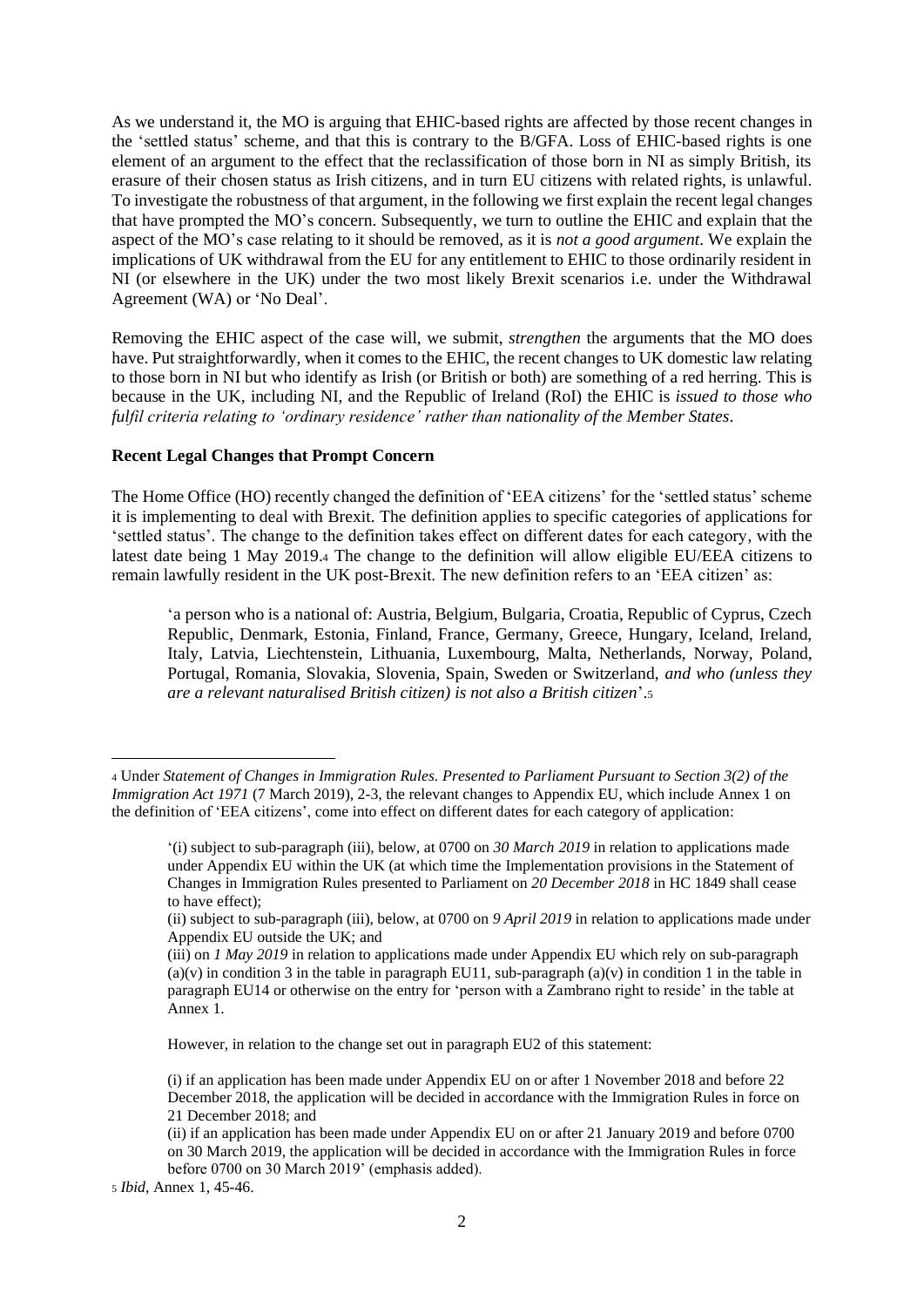The definition applies to any dual British/EU citizens, and that includes dual British/Irish citizens. To be clear, this is because 'a person who is a national of…Ireland…and who (unless they are a relevant naturalised British citizen) is not also a British citizen' is defined as an EEA citizen. The consequence of this definition is that it excludes British/EU citizens from being eligible to apply for 'settled status'. The MO joins a number of other prominent individuals, politicians and organisations, all of whom have queried the compatibility of this change to the 'settled status' scheme with the letter and spirit of the B/GFA. The central concern is that the change would effectively erase, not only the chosen status of NI born and resident Irish citizens, but also and in turn, their status as EU citizens with related rights. The concern around the change is actually far broader, and resonates with wider Brexit-prompted legal challenges, specifically, to the approach taken by the UK to those born in NI in respect of their national self-identification under the B/GFA.<sup>6</sup> Such challenges will, according to Curtis and others: 'help determine what force the birthright protection in the [B/GFA] has in domestic law, and whether the people of Northern Ireland can hold only Irish citizenship, without having to renounce the British citizenship conferred upon them by the [British Nationality Act 1981]'.<sup>7</sup>

There is good cause for concern. The B/GFA is an agreement in international law, but it has not been transposed into UK law. The B/GFA agreement is therefore, constitutionally speaking, not binding within UK law, at least not in the way that EU law is at present.<sup>8</sup> The B/GFA provides that the Governments of the UK and RoI:

'recognise the birthright of all the people of Northern Ireland to identify themselves and be accepted as Irish or British, or both, as they may so choose, and accordingly confirm that their right to hold both British and Irish citizenship is accepted by both Governments and would not be affected by any future change in the status of Northern Ireland'.<sup>9</sup>

Further, any assurances provided by the HO or other departments of the UK government about compliance with the B/GFA do not have the force of law. Indeed, UK law on nationality has not been amended to reflect the B/GFA and its prioritisation of individual choice in matters relating to citizenship for those born in NI. The British Nationality Act 1981 (1981 Act) provides that since 1 January 1983, British citizenship is acquired by people born in the UK or a qualifying territory provided, when they were born, either that one of their parents was a British citizen or legally settled in the UK. Also of relevance to the present matter is the definition of 'the United Kingdom' as 'Great Britain, *Northern Ireland* and the Islands, taken together'.<sup>10</sup> British citizens of full age and capacity are able to renounce their British citizenship by making a declaration in the manner prescribed by the 1981 Act. Up until this point British citizenship is bestowed. In short, the 1981 Act does not explicitly reflect and safeguard the right of people born in NI to hold both British *and* Irish citizenship.

In light of the 1981 Act, there is justified concern about the implications of the recent changes to the 'settled status' scheme for NI born and resident Irish citizens post-Brexit. The MO has stated:

'It's important to note that Irish citizens are EU citizens and therefore post Brexit could still travel under freedom of movement. However, most other EU rights and benefits are not automatically retained, such as the European Health Insurance card [sic], voting in EU elections, the rights to be joined by non-EU family members'.<sup>11</sup>

<sup>6</sup> In particular, the DeSouza case, which has been heard before a tribunal and is unreported. For discussion, see: John Curtis and others, *Northern Ireland, Citizenship and the Belfast/Good Friday Agreement* (Briefing Paper Number 8571, 23 May 2019) House of Commons Library.

<sup>7</sup> *Ibid*, 14-15.

<sup>8</sup> Courts interpret UK legislation assuming Parliament intends to comply with international obligations. <sup>9</sup> Article 1(vi) B/GFA.

<sup>10</sup> Section 50 British Nationality Act 1981. Emphasis added.

<sup>11</sup> Correspondence on file.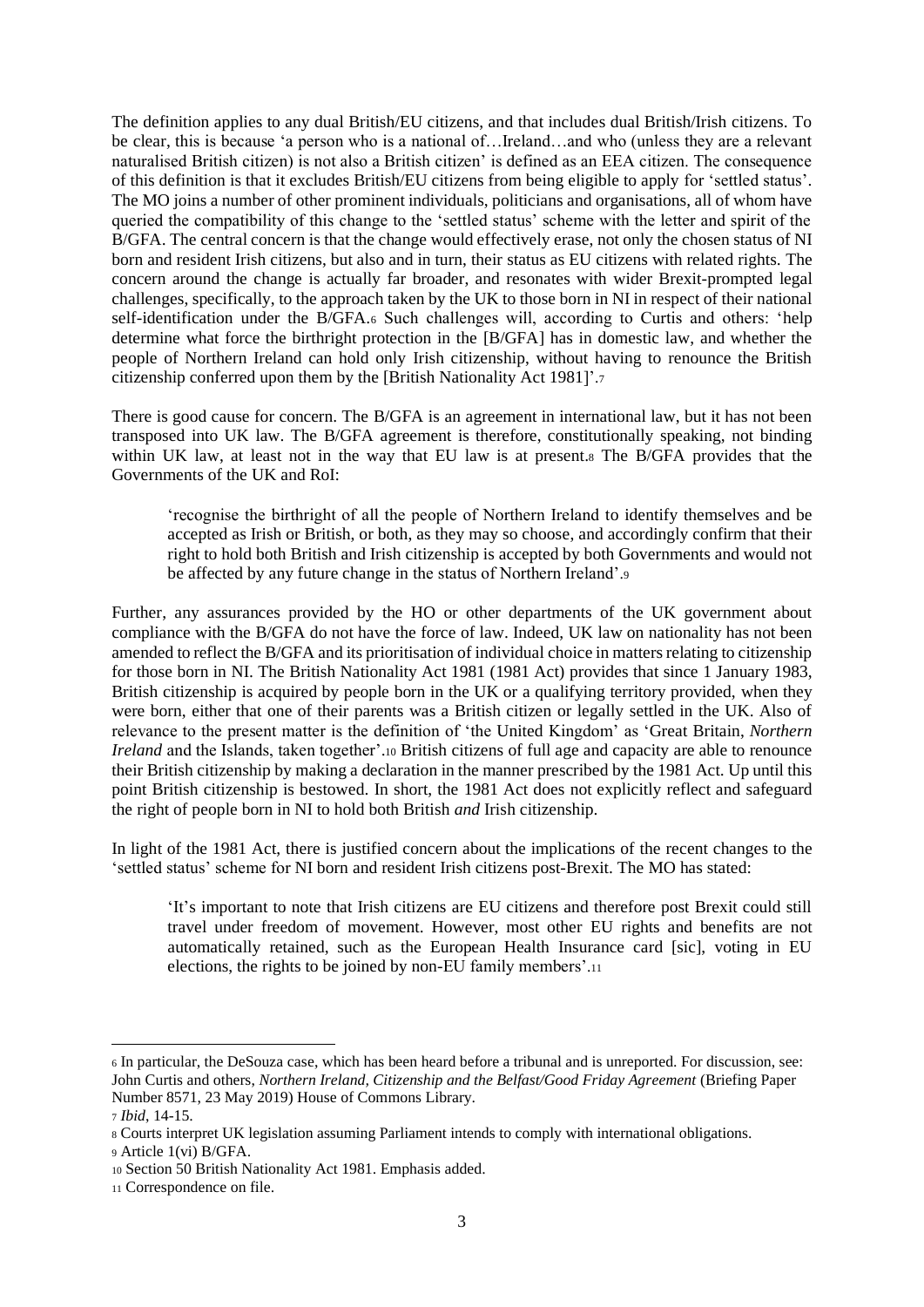The change to the 'settled status' scheme seems to be contrary to the Joint Report agreed between the EU and UK negotiators of the Withdrawal Agreement (which itself has been agreed between the UK and the EU, but is not ratified or in force). The Joint Report notes:

'Both Parties acknowledge that the [B/GFA] recognises the birth right of all the people of Northern Ireland to choose to be Irish or British or both and be accepted as such. *The people of Northern Ireland who are Irish citizens will continue to enjoy rights as EU citizens, including where they reside in Northern Ireland*. Both Parties therefore agree that the Withdrawal Agreement should respect and be without prejudice to the rights, opportunities and identity that come with European Union citizenship *for such people and, in the next phase of negotiations, will examine arrangements required to give effect to the ongoing exercise of, and access to, their EU rights, opportunities and benefits*'.<sup>12</sup>

Further:

'The [B/GFA] also includes important provisions on Rights, Safeguards and Equality of Opportunity for which EU law and practice has provided a supporting framework in Northern Ireland and across the island of Ireland. *The United Kingdom commits to ensuring that no diminution of rights is caused by its departure from the European Union*, including in the area of protection against forms of discrimination enshrined in EU law […]'.<sup>13</sup>

In light of current UK law, if the UK is to ratify the Withdrawal Agreement and comply with its terms, the MO is correct to argue:

'A legal framework is urgently needed to maintain these rights as promised by the UK government in the 2017 Joint report'.<sup>14</sup>

Of course, if Brexit takes place without a Withdrawal Agreement ('No Deal'), the Joint Report has no legal implications, although we would argue that it stands as an important mutually agreed interpretation of the obligations in the B/GFA, which continue, as a matter of *international* law, irrespective of the type of Brexit.

In summary, there is cause for concern about the implications of the recent change to the 'settled status' scheme. Addressing this concern to uphold the rights of NI born and resident Irish citizens may form the basis for a future legal framework. However, as we turn now to explain, *the change to the 'settled status' scheme does not actually impact on the question of who can access the EHIC scheme*. This is because the basis for access to the EHIC in NI/UK is ordinary residence. As such, reference to *the EHIC should be removed from the MO's arguments* so as to strengthen those arguments that remain.

<sup>12</sup> Joint Report from the Negotiators of the European Union and the United Kingdom Government, 8 December 2017, TF50 (2017) 19 – Commission to EU 27, para 52. Emphasis added.

<sup>13</sup> *Ibid*, para 53. Emphasis added.

<sup>14</sup> Correspondence on file.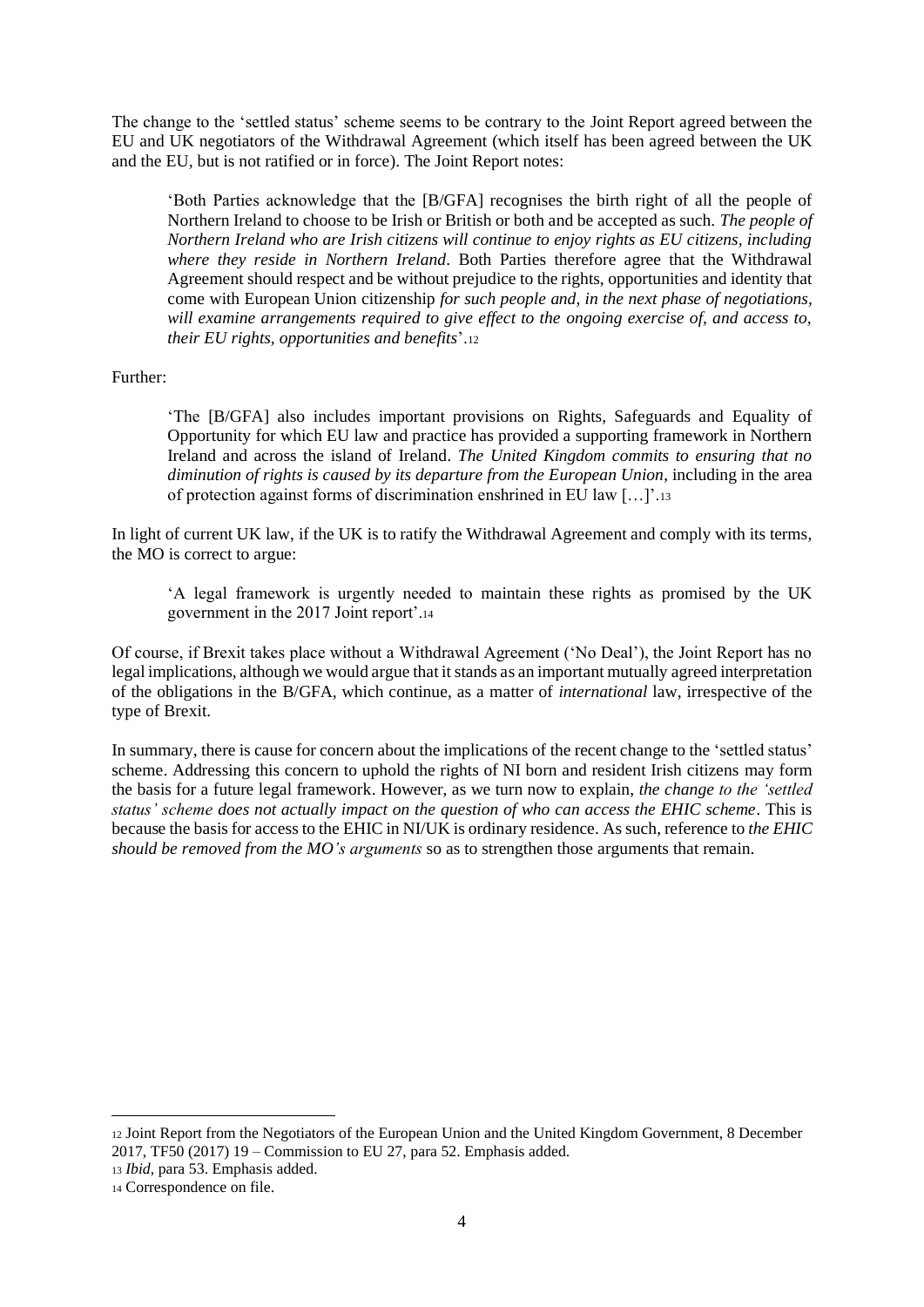# **'Ordinary Residence' as the Basis for Entitlement to the European Health Insurance Card and the Law Facilitating its Operation**

### *Overview of the European Health Insurance Card*

The EHIC is the means for accessing 'needs arising' or emergency healthcare elsewhere in the EU/EEA and Switzerland during temporary stays there. Treatment for 'needs arising' healthcare can include treatment for long-term conditions. However, the EHIC does not provide coverage for those who travel specifically *for* treatment.<sup>15</sup> The EU law underpinning the EHIC is found in Regulation 883/2004/EC and Regulation 987/2009/EC.<sup>16</sup> The EHIC itself is the document referred to in this legislation, but is in fact founded upon Decision S1, which is based on Article 72(a) Regulation 883/2004/EC.

The Regulation is 'directly applicable' in all Member States meaning it takes legal effect without any act of transposition.<sup>17</sup> Under Section 2 European Communities Act 1972, Regulation 883/2004/EC takes effect in UK law in line with the requirements of EU law. Regulation 883/2004/EC must be applied in preference to any contradictory domestic law, in accordance with the principle of supremacy of EU law. But this legislation provides for *coordination* of health and social security systems only, including the EHIC.<sup>18</sup> In other words, there is no harmonisation of national society security laws.<sup>19</sup> Thus, conditions for entitlement to the EHIC, and the rights entailed under EHIC for those on a temporary stay in another Member State, are determined by Member State law. Put simply, the rule is that EHIC-holding EU citizens on a temporary stay have to be treated, for 'needs arising' or emergency health care, as if they were covered by the domestic NHS, and receive any 'benefits in kind' to medical treatment on that basis. Regulation 883/2004/EC defines 'benefits in kind' which it provides for, as including 'long-term care benefits' which the Member States pay for directly.<sup>20</sup>

## *'Ordinary Residence'*

As summarised in guidance issued by the National Health Service (NHS), '[e]ntitlement to an EHIC is based on insurability under EU law, and *not on a person's nationality*. This applies to all EEA countries'. Moreover, the UK '*operates a residency-based healthcare system, which means that insurability is generally determined by residency* and not by the past or present payment of National

<sup>15</sup> In principle the S1 scheme applies to patients who are referred to a specialist provider in another Member State, while Directive 2011/24/EU of the European Parliament and of the Council of 9 March 2011 on the application of patients' rights in cross-border healthcare OJ L 88/45 applies when patients themselves choose to travel abroad for treatment. For an overview of the different ways in which EU law provides rights to access healthcare elsewhere in the EU/EEA and Switzerland, see: House of Lords, European Union Committee 13th Report of Session 2017–19, Brexit: reciprocal healthcare, HL Paper 107 (House of Lords, 2018).

<sup>16</sup> Regulation (EC) No 883/2004 of the European Parliament and of the Council of 29 April 2004 on the coordination of social security systems OK L 166/1; Regulation (EC) No 987/2009 of the European Parliament and of the Council of 16 September 2009 laying down the procedure for implementing Regulation (EC) No 883/2004 on the coordination of social security systems OJ L 284/1.

<sup>17</sup> Article 288 TFEU.

<sup>18</sup> Article 19(1) Regulation 883/2004/EC and Article 25 Regulation 987/2009/EC.

<sup>19</sup> Consistent with Article 168(7) Treaty on the Functioning of the EU, which states 'Union action shall respect the responsibilities of the Member States for the definition of their health policy and for the organisation and delivery of health services and medical care. The responsibilities of the Member States shall include the management of health services and medical care and the allocation of the resources assigned to them. The measures referred to in paragraph 4(a) shall not affect national provisions on the donation or medical use of organs and blood'

<sup>20</sup> Article 1(va)(i) Regulation 883/2004/EC states: 'for the purposes of Title III, Chapter 1 (sickness, maternity and equivalent paternity benefits), benefits in kind provided for under the legislation of a Member State which are intended to supply, make available, pay directly or reimburse the cost of medical care and products and services ancillary to that care. This includes long-term care benefits in kind'.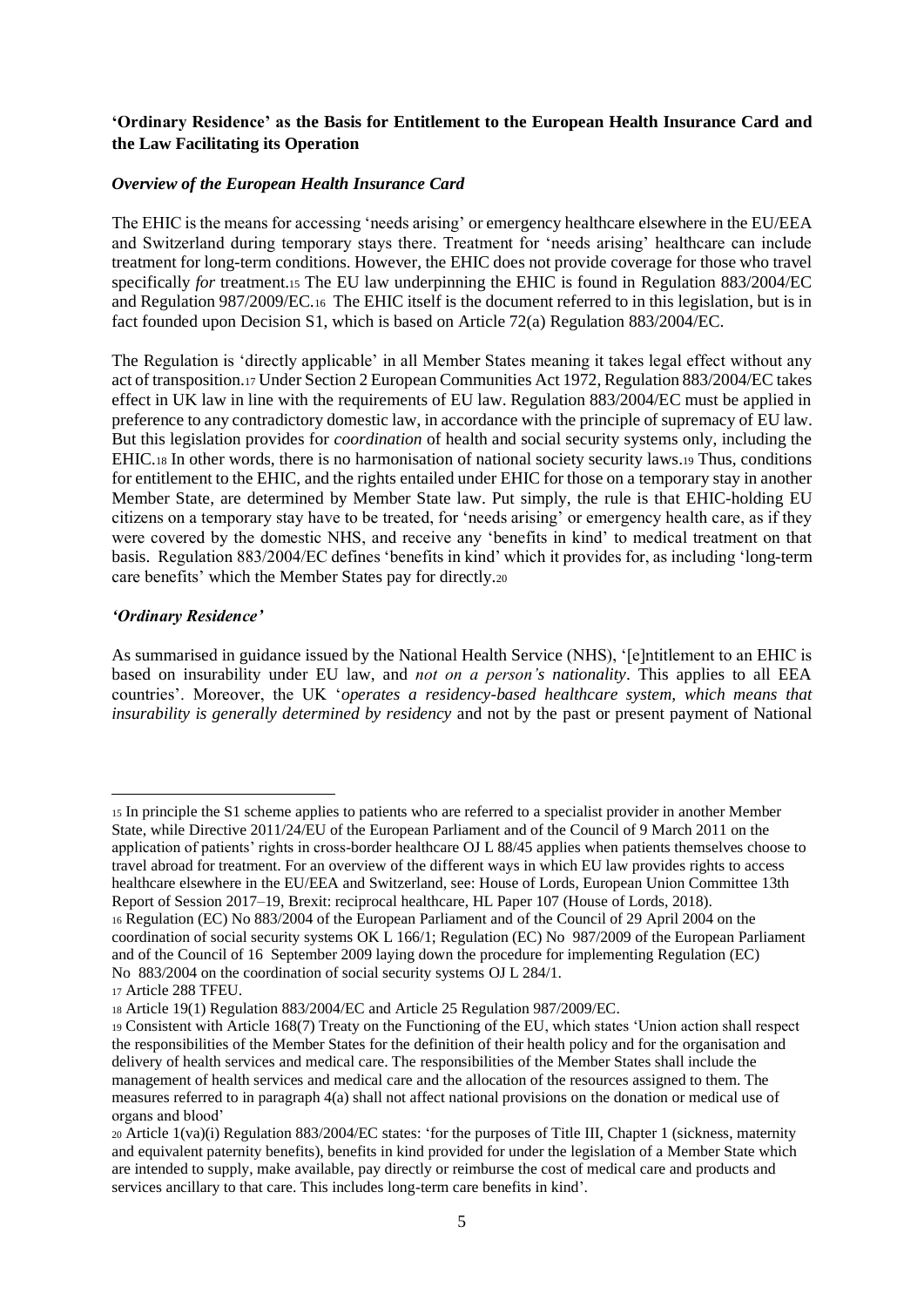Insurance contributions or UK taxes'.<sup>21</sup> Effectively, visitors who are nationals of any EU Member States are treated in the same way as locals, which is offset by a system of reimbursement between Member States.<sup>22</sup> This right to be treated as a local is administered in the form of the EHIC, granting UK nationals access to free or reduced cost healthcare within the EEA.<sup>23</sup> The existing rights to free NHS care for EEA nationals and Swiss nationals under EU law and the rights of UK citizens to access cross-border healthcare in the EU Member States will continue until the point at which the UK formally leaves the EU, currently scheduled for 31 October 2019.

The Electronic Exchange of Social Security Information (EESSI)<sup>24</sup> is an information technology system enabling the exchange of personal data across EU social security institutions.<sup>25</sup> It provides for an accurate, efficient and secure exchange of the necessary information for treating patients, routing all healthcare documents to the correct destination in another Member State. The information shared is subject to EU data protection legislation, namely the EU's General Data Protection Regulation (GDPR).<sup>26</sup> The GDPR protects the fundamental rights of natural persons whose data are 'processed' within the material scope of EU law,  $27$  where the entity processing the data is within the EU, or the data subjects are within the EU. The GDPR also provides for the free movement of data both within and into the EU by providing harmonised minimum level standards of data protection.<sup>28</sup> The EESSI also facilitates the payment of the treatment by the 'competent state',<sup>29</sup> in this case the UK, to the country which provides the benefit, that is, the needs-based or emergency health care or treatment.

In December 2018, the UK government issued a technical note giving guidance on data protection post-Brexit. That was withdrawn<sub>30</sub> and replaced with revised guidance adopted on 6 February 2019.31 It is in

<sup>21</sup> NHS, 'Apply for a free EHIC (European Health Insurance Card)', available at[: https://www.nhs.uk/using-the](https://www.nhs.uk/using-the-nhs/healthcare-abroad/apply-for-a-free-ehic-european-health-insurance-card/)[nhs/healthcare-abroad/apply-for-a-free-ehic-european-health-insurance-card/.](https://www.nhs.uk/using-the-nhs/healthcare-abroad/apply-for-a-free-ehic-european-health-insurance-card/) Last accessed 1 August 2019. Emphasis added.

<sup>22</sup> Recital 5 Regulation 883/2004/EC states 'it is necessary, within the framework of such coordination, to guarantee within the community equality of treatment under the different national legislation for persons covered'. Recital 13 states: 'The coordination rules must guarantee that persons moving within the Community and their dependants and survivors retain the rights and the advantages acquired and in the course of being acquired'.

<sup>23</sup> T Powell, *Healthcare (International Arrangements) Bill 2017-2019* (Briefing Paper Number 8435, 17 January 2019) House of Commons Library.

<sup>24</sup> Provided for in Article 78 Regulation 883/2004/EC.

<sup>25</sup> Implemented by Article 3(3) Regulation 987/2009/EC states: 'When collecting, transmitting or processing personal data pursuant to their legislation for the purposes of implementing the basic Regulation, Member States shall ensure that the persons concerned are able to exercise fully their rights regarding personal data protection, in accordance with Community provisions on the protection of individuals with regard to the processing of personal data and the free movement of such data'.

<sup>26</sup> Regulation (EU) 2016/679 of the European Parliament and of the Council of 27 April 2016 on the protection of natural persons with regard to the processing of personal *data* and on the free movement of such data, and repealing Directive 95/46/EC (General Data Protection Regulation) OJ 2016 L 119/1. <sup>27</sup> Article 2(2)(a) GDPR.

<sup>28</sup> Article 3 GDPR: 'The institutions shall without delay provide or exchange all data necessary for establishing and determining the rights and obligations of persons to whom the basic Regulation applies. Such data shall be transferred between Member States directly by the institutions themselves or indirectly via the liaison bodies'. Also see Article 2(2) Regulation 987/2009/EC.

<sup>29</sup> European Commission, 'Electronic Exchange Of Social Security Information', available at: https://ec.europa.eu/social/main.jsp?catId=869. Last accessed 1 August 2019.

<sup>30</sup> Department for Digital, Culture, Media & Sports, 'Data Protection if there is no Brexit deal' (13 September 2018, this guidance was withdrawn on the 1 of March 2019), available at:

[https://www.gov.uk/government/publications/data-protection-if-theres-no-brexit-deal/data-protection-if-theres](https://www.gov.uk/government/publications/data-protection-if-theres-no-brexit-deal/data-protection-if-theres-no-brexit-deal)[no-brexit-deal.](https://www.gov.uk/government/publications/data-protection-if-theres-no-brexit-deal/data-protection-if-theres-no-brexit-deal) Last accessed 1 August 2019.

<sup>31</sup> Department for Digital, Culture, Media & Sports (6 February 2019) 'Using personal data after Brexit', available at: https://www.gov.uk/guidance/using-personal-data-after-brexit. Last accessed 1 August 2019. We make no further comment on the obvious unsatisfactory nature of guidance from 6 February 2019 not replacing guidance from December 2018 until 1 March 2019.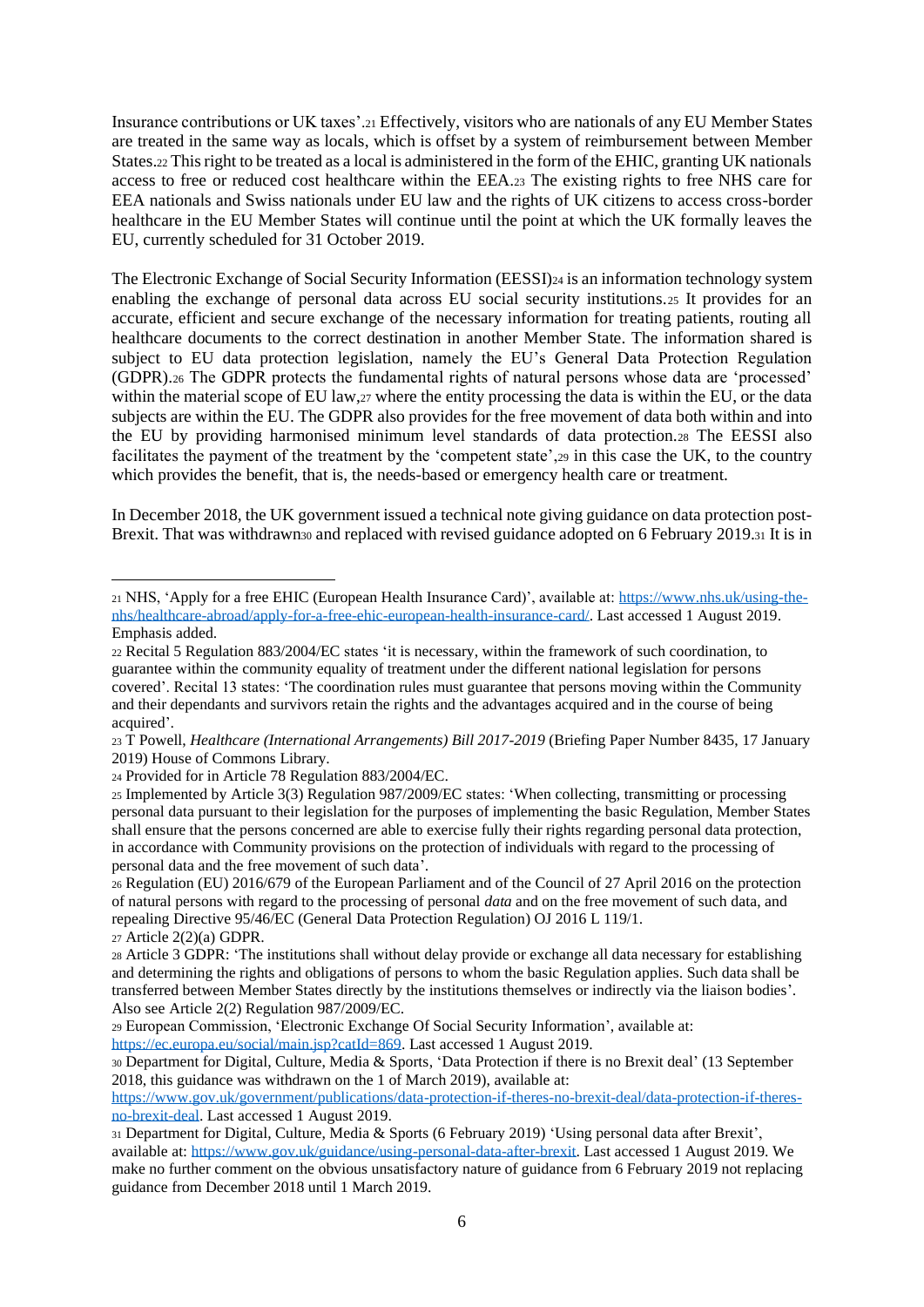accordance with the guidance from the Information Commissioner's Office (ICO)<sub>32</sub> on the future data protection regime in case of a 'No Deal' Brexit. This will be discussed latterly in this briefing note when the two forms of Brexit are discussed.

### *'Ordinary Residence' in One or More Countries*

The NHS guidance refers to the following, which is taken from an official manual:

'A person is *ordinarily resident if they are normally residing in the United Kingdom (apart from temporary or occasional absences), and their residence here has been adopted voluntarily and for settled purposes as part of the regular order of their life for the time being*. Decisions about whether a person is ordinarily resident will need to be based on *all the circumstances of the particular case*'.

Significantly for those resident in NI:

'*A person can be ordinarily resident in more than one country*. The fact that a person might be said to have a home in another country does not mean that they cannot also be ordinarily resident in the United Kingdom.

*If a person lives in the United Kingdom year after year, they should be treated as ordinarily resident here*'.<sup>33</sup>

Those resident in NI might also be resident in the RoI. It should be noted that the NHS guidance states:

'If you are ordinarily resident in the UK and *not insured by another EEA country*, then you are likely to be considered to be insured by the UK under EU law and, therefore, will be entitled to a UK-issued EHIC. You will need to provide the necessary evidence when applying'.

Moreover, '*[t]here are certain circumstances where you may be entitled to a UK-issued EHIC despite living in another EEA country*. Further details can be found in the "Living in Europe" section below'.<sup>34</sup>

This is the general picture across the UK and it appears that the EHIC is administered on an all-UK centralised basis. Although this is the case, it may be useful to note that each country within the UK has its own legal arrangements for determining who is 'ordinarily resident' and may have access to healthcare on that basis. Under NI law the Provision of Health Services to Persons Not Ordinarily Resident Regulations (Northern Ireland) 2015 applies to visitors.<sup>35</sup> Section 2(1) provides a 'visitor' 'means a person *not ordinarily resident* in Northern Ireland'.<sup>36</sup> It does not appear that a specific legal instrument spells out the meaning of 'ordinary residence'. Instead, this concept seems to have been frequently employed in judgments in the revenue context and applied in others, including the EHIC. Dicta from at least one of the latter judgments inform the NHS guidance given above.<sup>37</sup>

<sup>32</sup> ICO, 'Data Protection and Brexit', available at: [https://ico.org.uk/for-organisations/data-protection-and](https://ico.org.uk/for-organisations/data-protection-and-brexit/)[brexit/.](https://ico.org.uk/for-organisations/data-protection-and-brexit/) Last accessed 1 August 2019.

<sup>33</sup> HM Revenue and Customs, *Child Benefit Technical Manual*, available at[: https://www.gov.uk/hmrc-internal](https://www.gov.uk/hmrc-internal-manuals/child-benefit-technical-manual/cbtm10020)[manuals/child-benefit-technical-manual/cbtm10020.](https://www.gov.uk/hmrc-internal-manuals/child-benefit-technical-manual/cbtm10020) Last accessed 1 August 2019. Emphasis added.

<sup>34</sup> NHS, note 21 above. Emphasis added.

<sup>35</sup> Statutory Rules of Northern Ireland 2015 No 27, Provision of Health Services to Persons Not Ordinarily Resident Regulations (Northern Ireland) 2015.

<sup>36</sup> Emphasis added.

<sup>37</sup> See, for instance, *Regina v Barnet London Borough Council, ex parte Shah* [1982] UKHL 14, per Lord Scarman: 'I unhesitatingly subscribe to the view that "ordinarily resident" refers to a man's abode in a particular place or country which he has adopted voluntarily and for settled purposes as part of the regular order of his life for the time being, whether of short or long duration'. Also see: *R (on the application of YA) v Secretary of State for Health* [2009] EWCA Civ 225.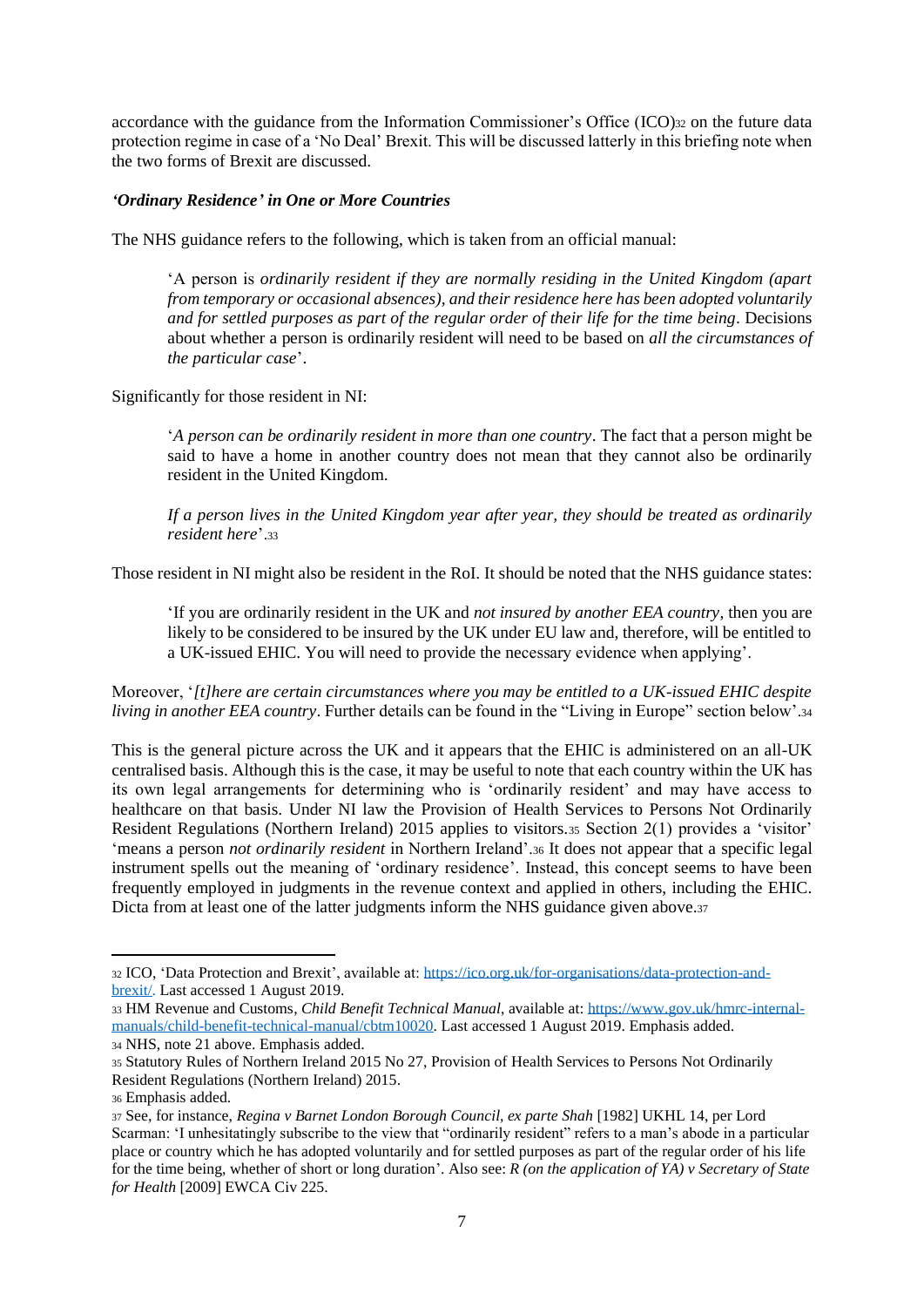Overall, entitlement of Irish citizens who are resident in NI to EHIC comes from their coverage by the NI system on the basis of being 'ordinarily resident'. To be clear: *loss of access to a EHIC is a loss that falls on people on the basis of residency, not citizenship. That will be the case whatever form of Brexit*.

### **Implications of Current Likely Brexit Scenarios**

#### *Withdrawal Agreement*

The WA continues the application of all EU law during the transition period,<sup>38</sup> which the UK government calls an 'implementation' period (currently from 31 October 2019 until 31 December 2020), even though the UK is no longer a Member State. The transition period may be extended once, by a decision of a 'Joint Committee'<sup>39</sup> made before 1 July 2020.<sup>40</sup> The EU legal framework will be encompassed under the WA, and the practicalities of making that law in the UK will be implemented through an Act yet to be passed by the UK Parliament. All of EU law includes Regulation 883/2004/EC and everything that flows from it, which includes EHIC.

As well as providing continuity through the transition period, the WA also covers people who are subject to the legislation of the UK or an EU-27 Member States at the end of the transition period.<sub>41</sub> Everyone who meets the UK's ordinary residence test therefore, having free access to the NHS, is 'subject to the legislation' of the UK. The WA means that the EU law upholding UK citizens' right to access cross-border healthcare will continue to be able to be relied on by patients until 31 December 2020<sup>42</sup> – or longer if the transition period is extended. If a patient is abroad in another Member State on 31 December 2020, they will continue to be able to rely on their rights under the WA until they leave that Member State.<sup>43</sup> Neither the maximum duration of stay, nor the reason for the stay, is determined by law. Therefore, a holiday period with 31 December 2020 falling within it would qualify.

The WA also states that the UK will continue to take part in the EESSI during transition.<sup>44</sup> This is important because practically, for cross border healthcare to operate successfully, personal data concerning the patient must be transferred between the Member States, and because this mechanism is through which reciprocal payments are made under the scheme of Regulation 883/2004/EC. Under the WA, GDPR rules would continue to apply.45 The WA confirms the UK's continuation of using EESSI during the transition period by continuing the application of all EU law. The WA also confirms that the UK will continue to pay its share of the costs.<sup>46</sup>

## *'No Deal'*

If the UK leaves the EU on the 31 October 2019, or a later date, without ratifying the WA, this is what has been termed a 'No Deal' Brexit. This means no reciprocal healthcare agreements will operate between the UK and the EU-27 as a bloc. UK patients will immediately lose their rights in EU law to access treatment in another EU country. But there are alternative possibilities for patients to access treatment. None of these are certain, and they involve new law, which has not been tested in courts, or administrative structures. Relying on these rights thus involves greater risk than the known situation currently under EU law, or the situation under the WA which seeks to continue the position under EU law as far as possible for a transitional period after the UK leaves the EU.

<sup>38</sup> Article 126 WA.

<sup>39</sup> An institution comprising representatives of the EU and the UK, established by Article 164 WA.

<sup>40</sup> Article 132 WA.

<sup>41</sup> Article 28 WA.

<sup>42</sup> Article 127 WA: 'Scope of the transition 1. Unless otherwise provided in this Agreement, Union law shall be applicable to and in the United Kingdom during the transition period'.

<sup>43</sup> Article 32(1)(c) WA.

<sup>44</sup> Article 32(2) WA.

<sup>45</sup> Article 126 WA.

<sup>46</sup> As per Regulation 997/2009/EC.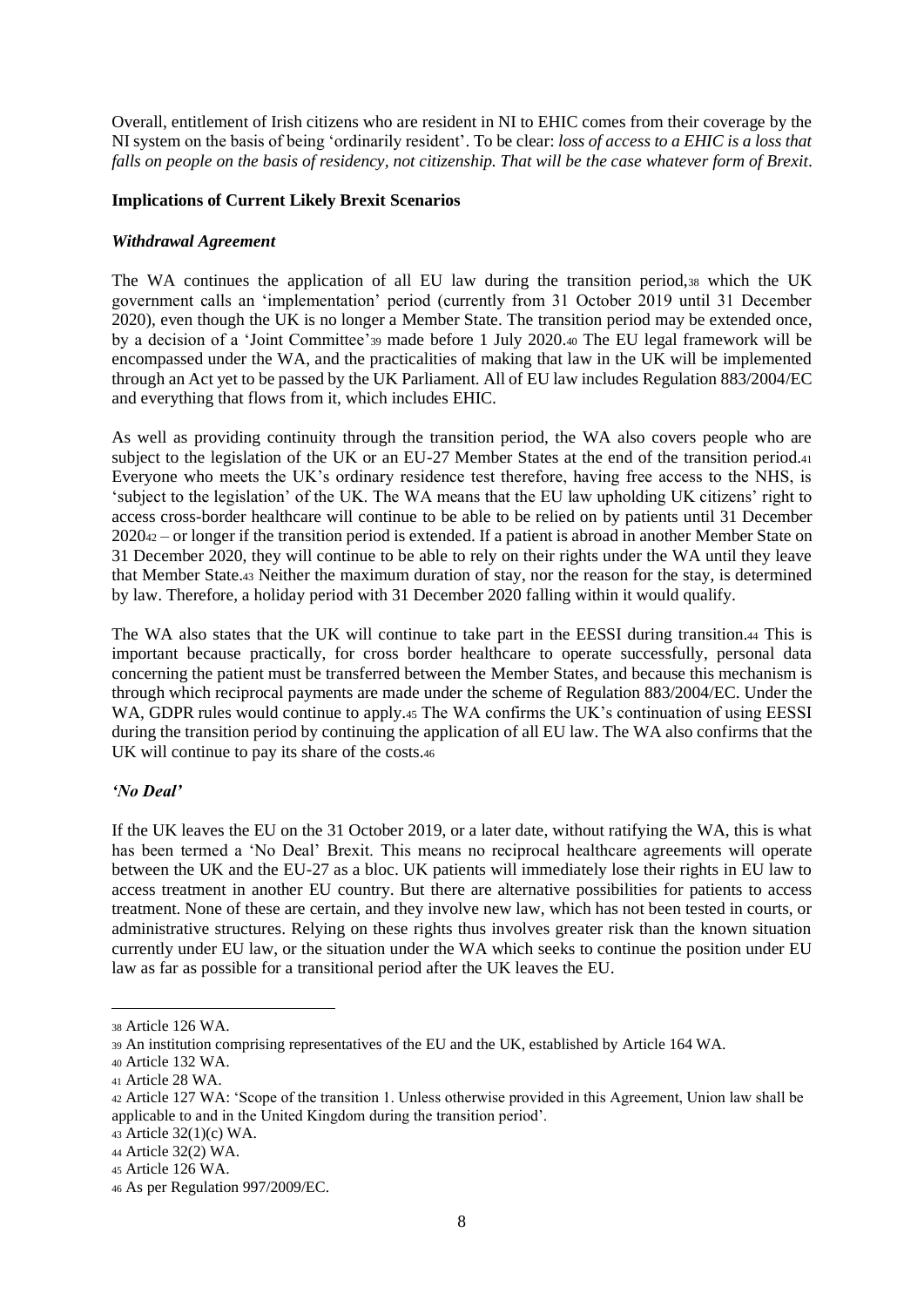One possibility is for the UK to secure bilateral agreements with each of the Member States, or with the EU as a whole, and to implement these through domestic law. On 23 March 2019 the Healthcare (European Economic Area and Switzerland Arrangements) Act 2019 received royal assent, establishing the legal basis for implementing reciprocal healthcare arrangements after Britain's exit. The UK government has proposed that, even in the event of a 'No Deal' scenario, reciprocal healthcare continues until the end of December 2020. However, this has not been accepted by the EU, and it is difficult to see how it could be, given the EU's current negotiating mandate.<sup>47</sup>

A second possibility is for UK patients to rely on domestic law in the country they are visiting. Many EU 27 Member States, such as Ireland, Spain, Italy, France and Greece, have already passed domestic legislation in case of a 'No Deal' Brexit scenario.

In a 'No Deal' scenario, there would be no immediate change to data protection law in the UK.<sup>48</sup> The Data Protection Act 2018 would remain in place and the EU Withdrawal Act would incorporate the GDPR into UK law. The EU (Withdrawal) Act and secondary legislation such as the Data Protection, Privacy and Electronic Communications (Amendments etc) (EU Exit) Regulations 2019 make no distinction between different types of Brexit. However, although the UK will continue to recognise the EU as a safe place to send data, the EU will treat the UK, as a third-country with no adequacy decision,<sup>49</sup> as potentially non-compliant with its data protection law.

In the absence of an adequacy decision, data transfer may take place where 'appropriate safeguards' are provided. One such appropriate safeguard is the use of standard contractual clauses.<sup>50</sup> The ICO has produced guidance on what organisations need to include in contracts for data transfer.<sup>51</sup> The Health Research Authority's guidance confirms the lawfulness of such data transfers.<sup>52</sup>

As the legal framework which governs the transfers of personal data from EU institutions to the UK would change on exit, so would the procedures currently in place which administer the transfer of patient data. A new system for transferring payments for emergency treatments would also be needed, as the EESSI would no longer be available. This system does not currently exist. It would need to be created and implemented in a 'No Deal' scenario.

<sup>47</sup> NHS Confederation, 'Reciprocal Healthcare', available at[: https://www.nhsconfed.org/regions-and-eu/nhs](https://www.nhsconfed.org/regions-and-eu/nhs-european-office/brexit-and-the-nhs/brexit-implications-for-health-and-care/reciprocal-healthcare)[european-office/brexit-and-the-nhs/brexit-implications-for-health-and-care/reciprocal-healthcare.](https://www.nhsconfed.org/regions-and-eu/nhs-european-office/brexit-and-the-nhs/brexit-implications-for-health-and-care/reciprocal-healthcare) Last accessed 1 August 2019.

<sup>48</sup> Department for Digital, Culture, Media & Sports, 'Data Protection if There's No Brexit Deal', 13 September 2018 (this guidance was withdrawn on the 1 of March 2019)*,* available at:

[https://www.gov.uk/government/publications/data-protection-if-theres-no-brexit-deal/data-protection-if-theres](https://www.gov.uk/government/publications/data-protection-if-theres-no-brexit-deal/data-protection-if-theres-no-brexit-deal)[no-brexit-deal.](https://www.gov.uk/government/publications/data-protection-if-theres-no-brexit-deal/data-protection-if-theres-no-brexit-deal) Accessed 1 August 2019.

<sup>49</sup> DPA, Section 74.

<sup>50</sup> GDPR, Article 57.

<sup>51</sup> ICO, 'What Needs to be Included in the Contract?', available at: [https://ico.org.uk/for-organisations/guide-to](https://ico.org.uk/for-organisations/guide-to-data-protection/guide-to-the-general-data-protection-regulation-gdpr/contracts-and-liabilities-between-controllers-and-processors-multi/what-needs-to-be-included-in-the-contract/)[data-protection/guide-to-the-general-data-protection-regulation-gdpr/contracts-and-liabilities-between-](https://ico.org.uk/for-organisations/guide-to-data-protection/guide-to-the-general-data-protection-regulation-gdpr/contracts-and-liabilities-between-controllers-and-processors-multi/what-needs-to-be-included-in-the-contract/)

[controllers-and-processors-multi/what-needs-to-be-included-in-the-contract/.](https://ico.org.uk/for-organisations/guide-to-data-protection/guide-to-the-general-data-protection-regulation-gdpr/contracts-and-liabilities-between-controllers-and-processors-multi/what-needs-to-be-included-in-the-contract/) Last accessed 1 August 2019. <sup>52</sup> MJ Taylor and others, 'United Kingdom: Transfers of Genomic Data to Third Countries', (2018) 137(8) *Human Genetics* 637, 639 citing Health Research Authority NHS, 'Legal basis for processing data', available at: https://www.hra.nhs.uk/planning-and-improving-research/policies-standards-legislation/data-protection-andinformation-governance/gdpr-detailed-guidance/legal-basis-processing-data/.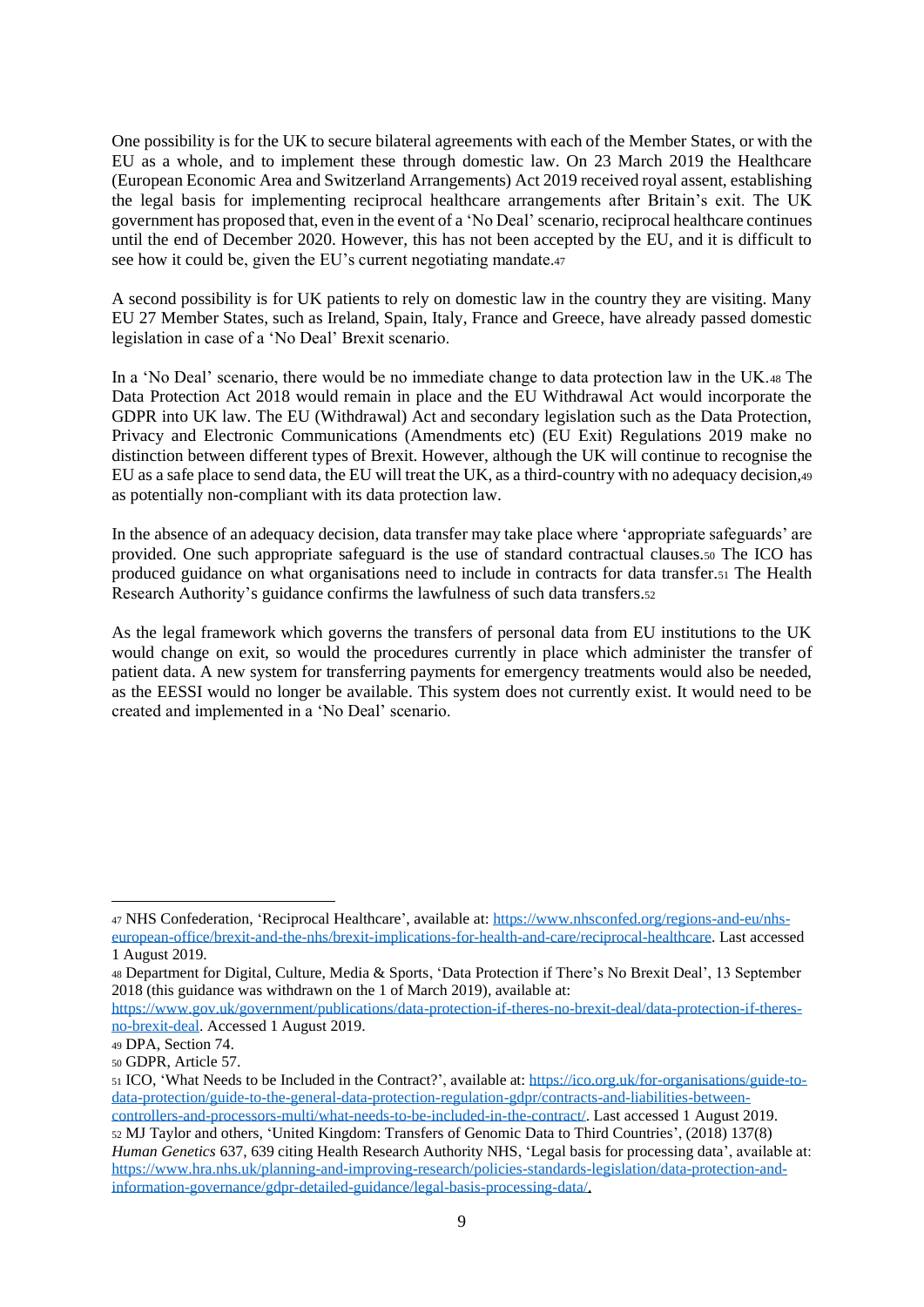### **Bilateral Legal Arrangements between the United Kingdom and the Republic of Ireland**

So far the paper has explained the basis for entitlement to the EHIC ('ordinary residence') and the implications of current likely Brexit scenarios. In summary, changes to UK nationality law do not affect access to the EHIC. Given the increased likelihood of a 'No Deal' scenario under the prime ministership of Boris Johnson, it becomes important to outline how, at least as between the UK and RoI, there are bilateral relationships that will operate and underpin access to healthcare between them.

Legal relations between the UK and the RoI are not only determined by EU law. The Common Travel Area (CTA) and North/South cooperation under Strand Two of the B/GFA concern rights of citizens of the UK and RoI and cooperation in healthcare. In the event of a 'No Deal' Brexit, these provide that reciprocal healthcare would continue without the need for an EHIC.<sup>53</sup> The UK government have confirmed that the CTA is not reliant on the EU,<sup>54</sup> as seen in the National Health Service (Charges to Overseas Visitors) Regulation,<sup>55</sup> which exempts charges for Irish citizens and British citizens ordinarily resident in the RoI.<sup>56</sup>

Through the CTA, British or Irish citizens have the right to access health care in either state.<sup>57</sup> In the RoI, Sections 45 and 46 Health Act 1970 (as amended) (1970 Act) provide the legislative basis for eligibility for all public health services, and being ordinarily resident is one of the criteria. The RoI's Withdrawal of the United Kingdom from the European Union (Consequential Provisions) Act 2019<sup>58</sup> (also known as the 'Omnibus Act') amends the 1970 Act to give the relevant minister power to continue or create reciprocal healthcare agreements with the UK as were in operation prior to Brexit. Although powers are in place for ministers to adopt it, the secondary legislation providing for reciprocal healthcare between the two countries directly has not yet been written.

The success of the above bilateral agreements is in part due to the EU's funding for cross-border health cooperation on the island of Ireland. Without this EU funding, the practical ability for people to access healthcare on the island of Ireland may change.<sup>59</sup> However, this does not change the fact that the necessary legal framework which entitles both Irish and British patients to treatment in Northern Ireland already exists. It affects more the practicalities involved in reciprocal healthcare, such as funding.

### **Conclusion**

Recent changes to the 'settled status' scheme have generated concern about its implications for NI born and resident Irish citizens. In particular, the MO has suggested that the EHIC is one of the rights affected by those recent changes to 'settled status' scheme and that this is contrary to the B/GFA. In this paper, we explained that this aspect of the MO's argument should be removed, as it is *not a good argument*.

<sup>54</sup> HM Government, 'Travelling Within the Common Travel Area and the Associated Rights of British and Irish Citizens if there is No Brexit Deal', available a[t https://www.gov.uk/government/publications/travelling-in-the](https://www.gov.uk/government/publications/travelling-in-the-common-travel-area-if-theres-no-brexit-deal/travelling-within-the-common-travel-area-and-the-associated-rights-of-british-and-irish-citizens-if-there-is-no-brexit-deal#before-brexit)[common-travel-area-if-theres-no-brexit-deal/travelling-within-the-common-travel-area-and-the-associated](https://www.gov.uk/government/publications/travelling-in-the-common-travel-area-if-theres-no-brexit-deal/travelling-within-the-common-travel-area-and-the-associated-rights-of-british-and-irish-citizens-if-there-is-no-brexit-deal#before-brexit)[rights-of-british-and-irish-citizens-if-there-is-no-brexit-deal#before-brexit.](https://www.gov.uk/government/publications/travelling-in-the-common-travel-area-if-theres-no-brexit-deal/travelling-within-the-common-travel-area-and-the-associated-rights-of-british-and-irish-citizens-if-there-is-no-brexit-deal#before-brexit) Last accessed 1 August 2019.

<sup>57</sup> HM Government, 'Common Travel Area Guidance', available at:

<sup>53</sup> NHS, 'Healthcare in Ireland', available at: [https://www.nhs.uk/using-the-nhs/healthcare-abroad/healthcare](https://www.nhs.uk/using-the-nhs/healthcare-abroad/healthcare-when-travelling-abroad/healthcare-in-ireland/)[when-travelling-abroad/healthcare-in-ireland/.](https://www.nhs.uk/using-the-nhs/healthcare-abroad/healthcare-when-travelling-abroad/healthcare-in-ireland/) Last accessed 1 August 2019.

<sup>55</sup> The National Health Service (Charges to Overseas Visitors) (Amendment etc.) (EU Exit) Regulations 2019 No 516.

<sup>56</sup> The National Health Service (Charges to Overseas Visitors) (Amendment etc.) (EU Exit) Regulations 2019 No 516, Explanatory Memorandum.

[https://www.gov.uk/government/publications/common-travel-area-guidance/common-travel-area-guidance.](https://www.gov.uk/government/publications/common-travel-area-guidance/common-travel-area-guidance) Last accessed 1 August 2019.

<sup>58</sup> Withdrawal of the United Kingdom from the European Union (Consequential Provisions) Act 2019, Part 2 Para 4.

<sup>59</sup> UK Parliament, 'Written Evidence – Co-Operation and Working Together', available at: [http://data.parliament.uk/writtenevidence/committeeevidence.svc/evidencedocument/eu-home-affairs](http://data.parliament.uk/writtenevidence/committeeevidence.svc/evidencedocument/eu-home-affairs-subcommittee/brexit-reciprocal-healthcare/written/79446.html)[subcommittee/brexit-reciprocal-healthcare/written/79446.html.](http://data.parliament.uk/writtenevidence/committeeevidence.svc/evidencedocument/eu-home-affairs-subcommittee/brexit-reciprocal-healthcare/written/79446.html) Last accessed 1 August 2019.